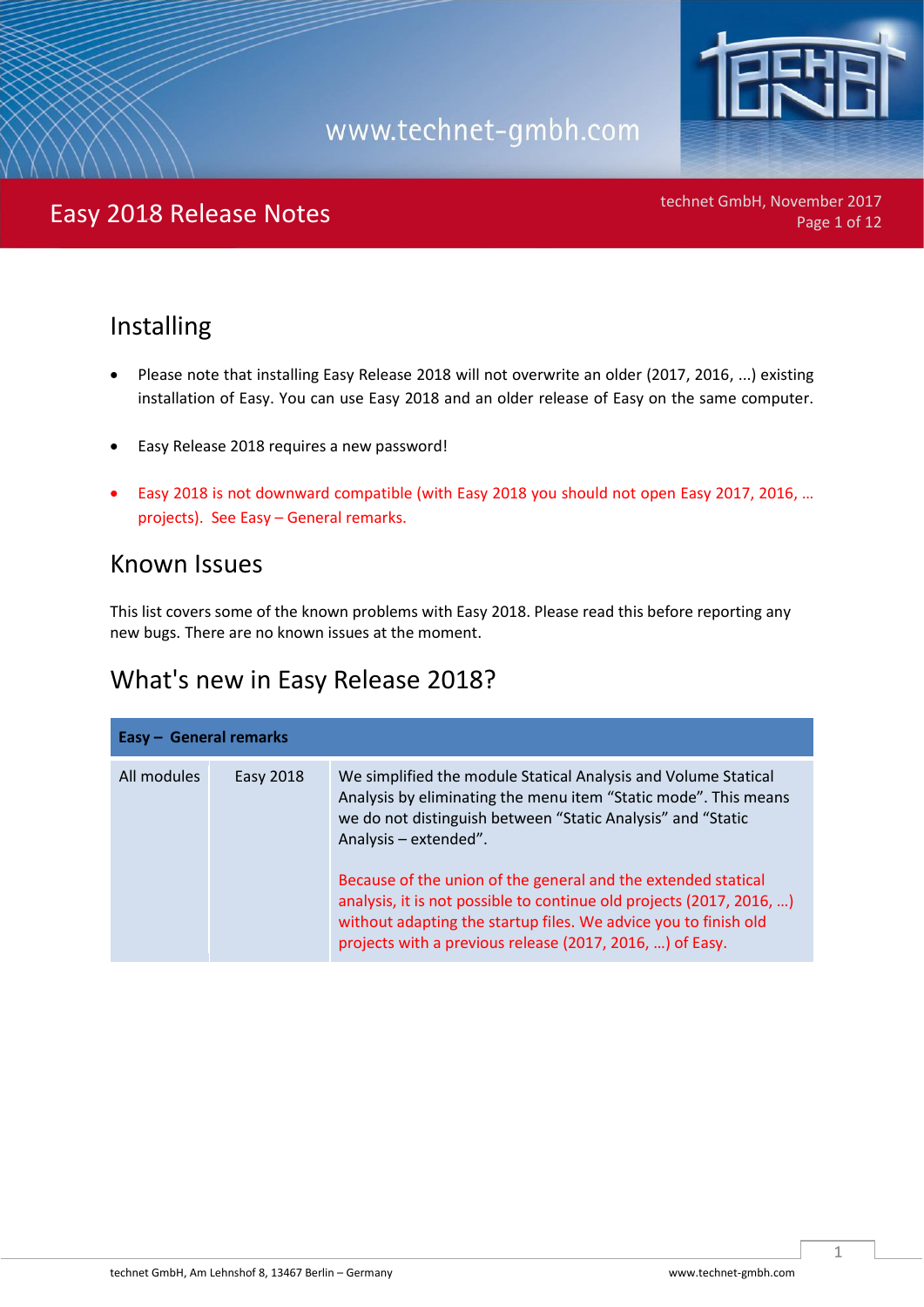

technet GmbH, November 2017<br>Page 2 of 12

| <b>Graphical Editors</b> |             |                                                                                                                                                                                                                              |
|--------------------------|-------------|------------------------------------------------------------------------------------------------------------------------------------------------------------------------------------------------------------------------------|
| <b>Module</b>            | <b>Type</b> | <b>Description</b>                                                                                                                                                                                                           |
| Tailor                   | <b>New</b>  | Additional points and links from an EIN file can be added to the patterns<br>automatically.<br>Precalculation:<br>Additional Points/Links (not in CUT/GROW mode)<br>EIN file:<br><b>COL</b><br>Projection:<br>Projected<br>∨ |
| <b>Tailor</b>            | <b>New</b>  | Compensation and seam allowance graph revised:<br>Compensation X<br>5205<br>5003<br>Compensation X<br><b>Compensation Y</b><br>Seam Allowance                                                                                |
| <b>Tailor</b>            | <b>New</b>  | Dxf export: Optional export of warp directions as lines:<br><b>ROT</b><br>$\vee$ Warp Directions                                                                                                                             |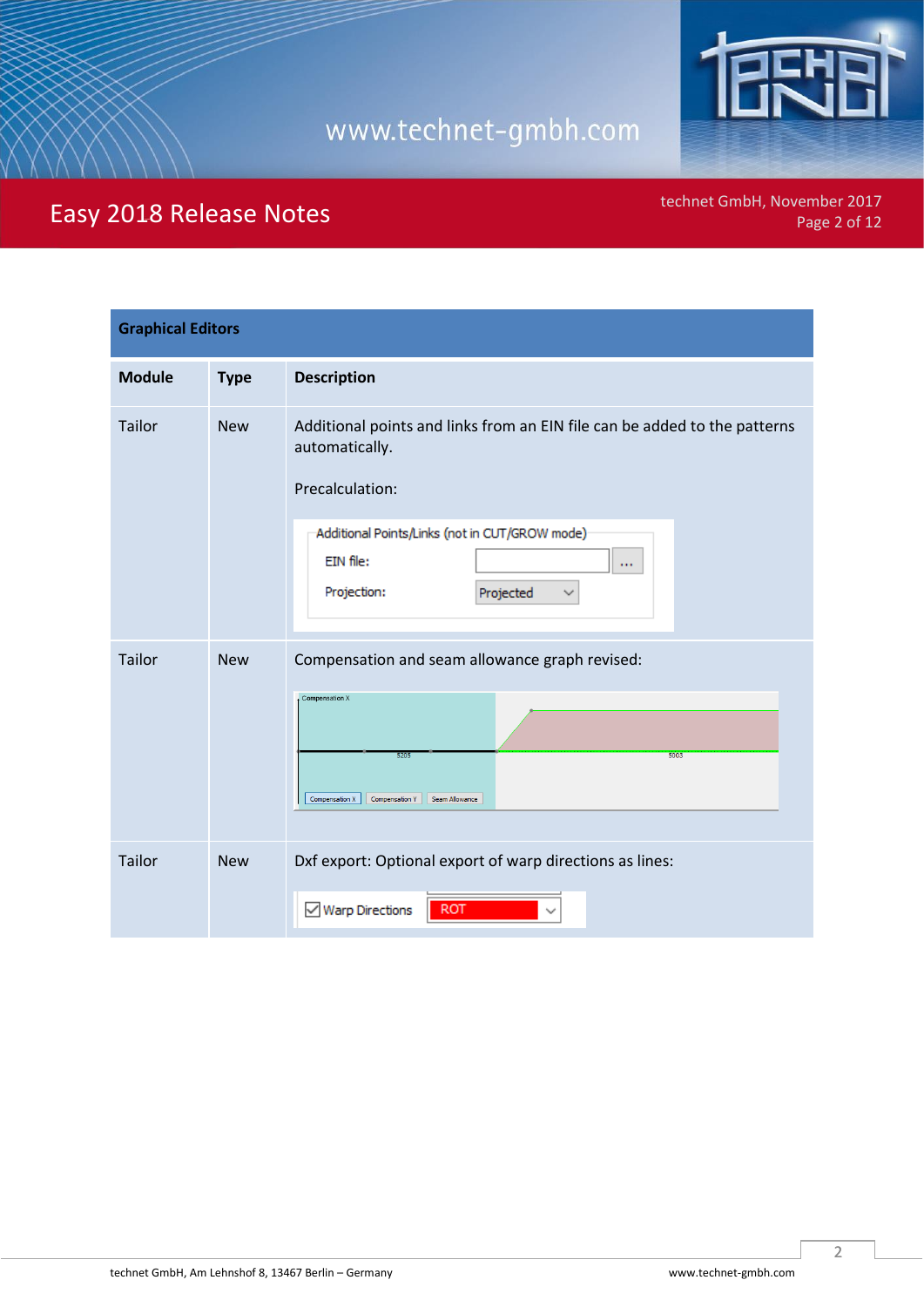

technet GmbH, November 2017<br>Page 3 of 12

| <b>GED</b> | <b>New</b> | Select/Topology Check: Searches for point with short distances to other<br>points and link. To be used to find topology problems:<br>Topology Check<br>□<br>$\times$<br>Parameters<br>○ Distance Point-Point<br>□ Distance Point-Line<br>Tolerance:<br>0.001 |
|------------|------------|--------------------------------------------------------------------------------------------------------------------------------------------------------------------------------------------------------------------------------------------------------------|
|            |            | Suspicious Points (Select with double click):<br>90004005<br>1<br>80000120<br>1<br>Start<br>Close                                                                                                                                                            |
| <b>GED</b> | <b>New</b> | Edit/Options/Use selection dialog when objects are overlapping:<br>Enables/disables the selection dialog at the selection.                                                                                                                                   |
| <b>GED</b> | <b>New</b> | Stressvu: Visualization of equivalent stress                                                                                                                                                                                                                 |
| <b>GED</b> | <b>New</b> | Stressvu: "Ignore T -elements" also affects the calculation of<br>shear/principal/equivalent stress                                                                                                                                                          |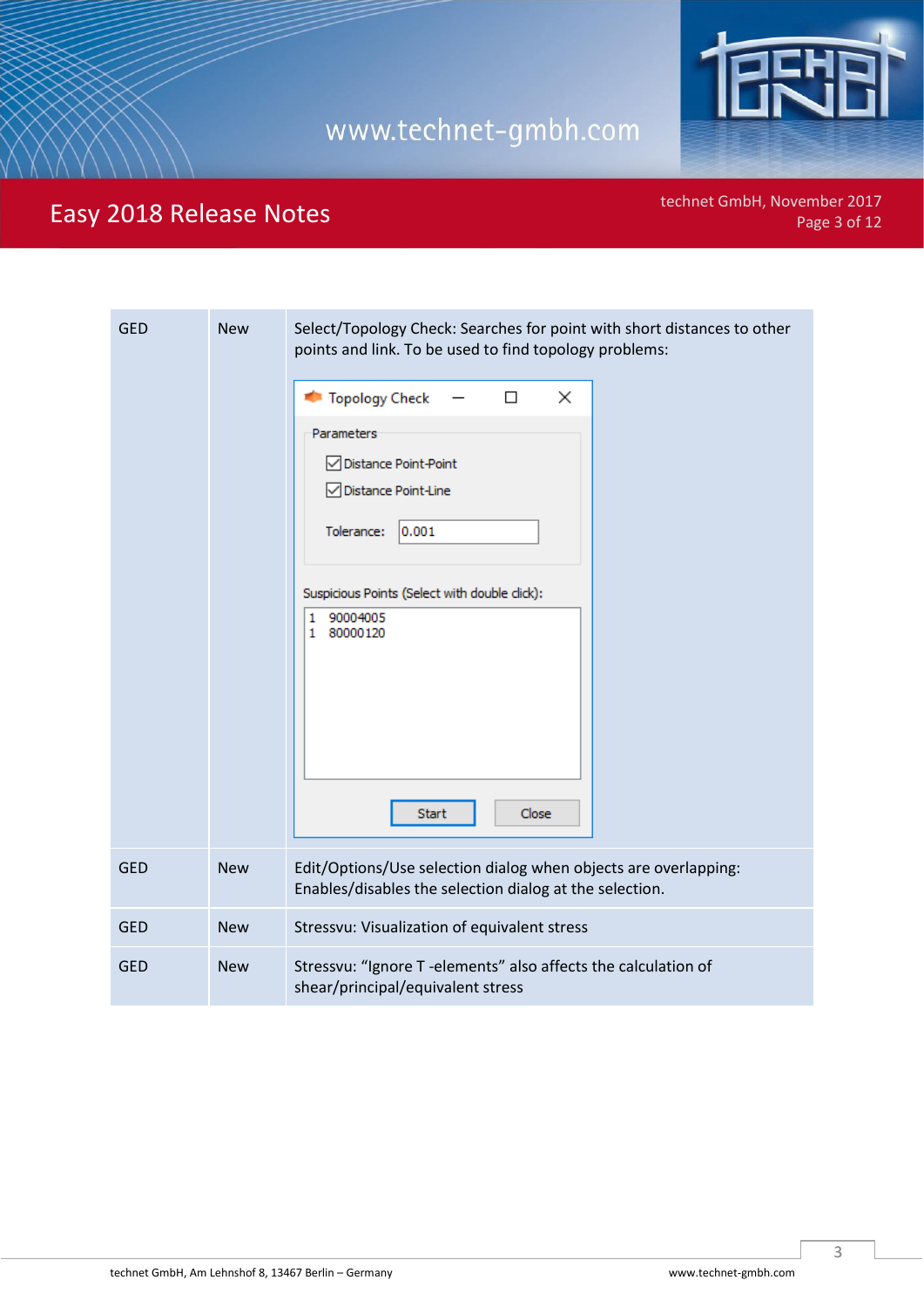

Easy 2018 Release Notes **Easy 2018** Release Notes **Page 4 of 12** 

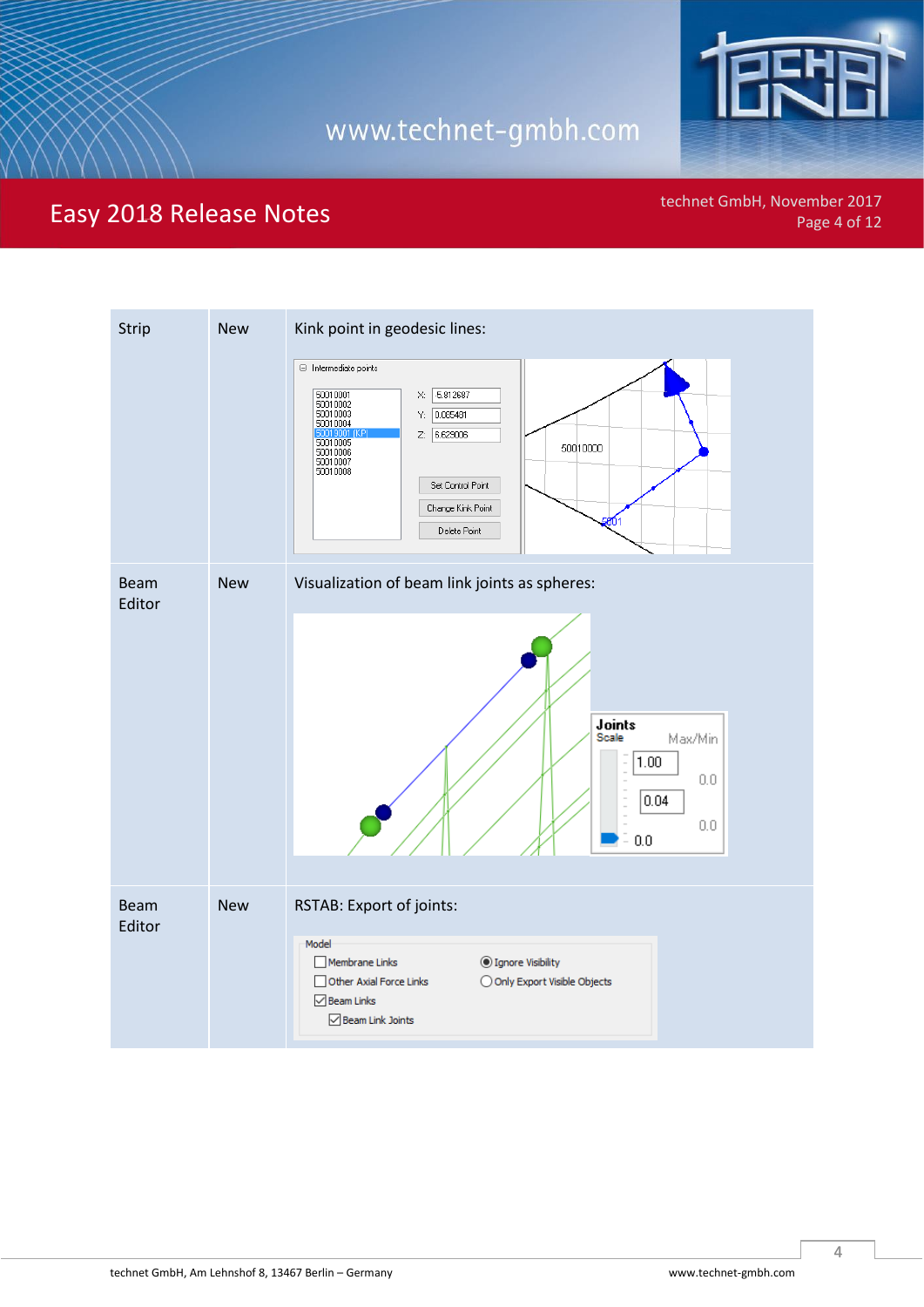

technet GmbH, November 2017<br>Page 5 of 12

| <b>Beam</b><br>Editor | <b>New</b> | RSTAB: Import of joints/fixities:<br>Import from RSTAB model<br>×<br>This Function imports materials and cross sections from RSTAB and updates<br>the existing materials, cross sections and the assignment of links and cross<br>sections in BeamEditor.<br>Select RSTAB Model:<br><b>Namenlos</b><br>$\checkmark$<br>○ Import Point Fixities and Beam Link Joints<br><b>Ok</b><br>Help<br>Cancel                                                                                                                                                                                                                                                                                                                               |
|-----------------------|------------|----------------------------------------------------------------------------------------------------------------------------------------------------------------------------------------------------------------------------------------------------------------------------------------------------------------------------------------------------------------------------------------------------------------------------------------------------------------------------------------------------------------------------------------------------------------------------------------------------------------------------------------------------------------------------------------------------------------------------------|
| <b>Beam</b><br>Editor | <b>New</b> | Dataexchange with SCIA Engineer via XML:<br><b>SCIA Engineer Interface</b><br>×<br>Export<br>Membrane Links<br>◎ Ignore Visibility<br>Other Axial Force Links<br>O Only Export Visible Objects<br>$\sqrt{\phantom{a}}$ Beam Links<br>√ Node Supports/Hinges<br>Fix all Points<br>Export Local Coord. Systems<br>Internal Forces<br>O Only Current Load Case<br>Selected Load Cases:<br>$\Box$ Loadcase 1<br>۸<br>□ selfweight<br>□ snow<br>□ wind<br>□ wind<br>v<br>$\Box$ windsuction<br>V Select all Select none<br>Write XML File<br>Import<br>Node Supports/Hinges<br>Materials/Cross Sections<br>SCIA Profile Library:<br>C:\Program Files (x86)\SCIA\Engineer 16.1\ProfileLibrary\dl<br><br>Read XML File<br>Close<br>Help |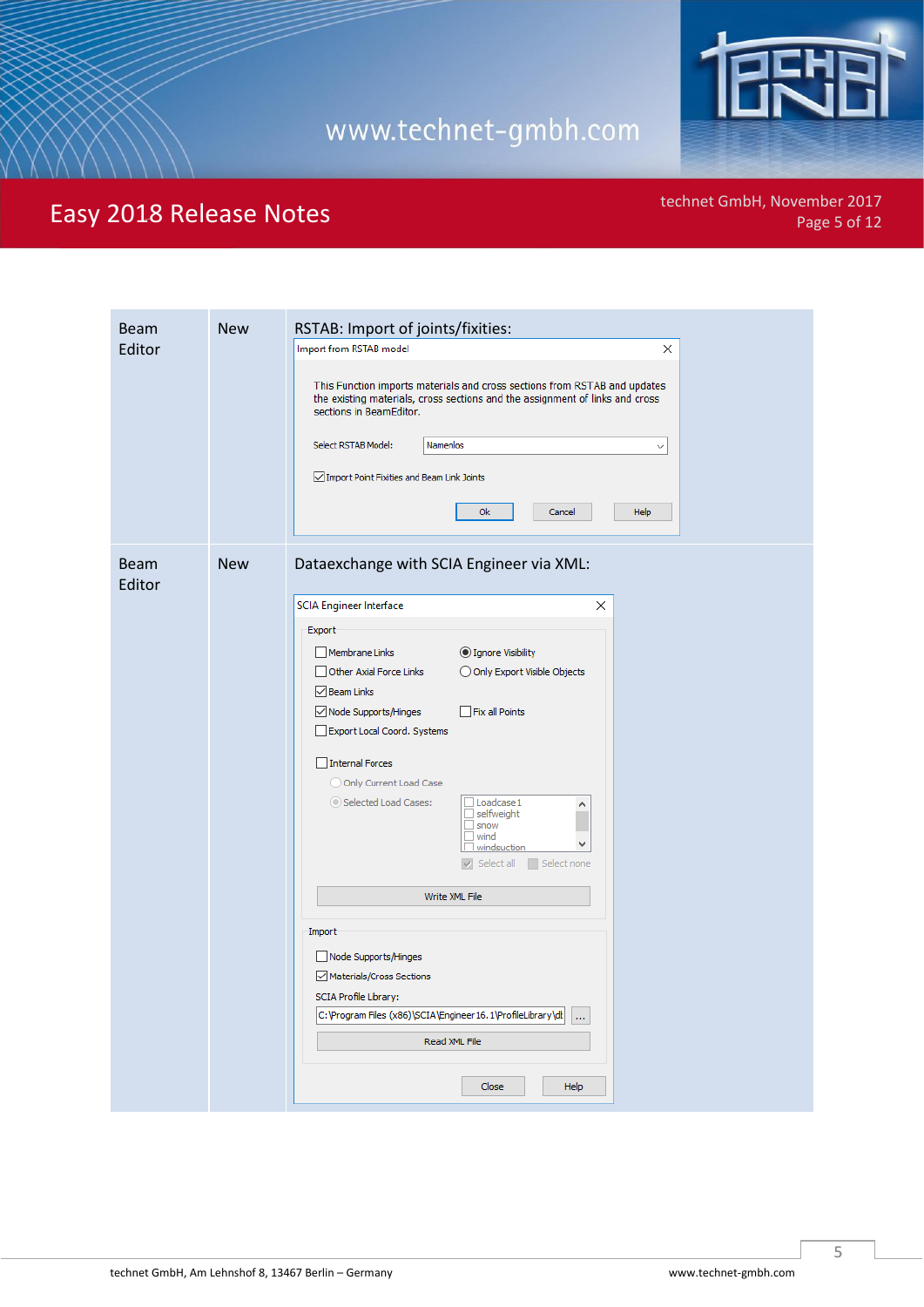

technet GmbH, November 2017<br>Page 6 of 12

| FormEdit | Enhance<br>ment | For the calculation of the initial values for a volume formfinding we are<br>now always using a mechanical formfinding calculation. This better in<br>case there is a big difference between zusn.ein and the mechanically<br>stressed formfinding result. |
|----------|-----------------|------------------------------------------------------------------------------------------------------------------------------------------------------------------------------------------------------------------------------------------------------------|
| FormEdit | Enhance<br>ment | If a cone was defined in FormEdit and no struts were combined with this<br>cone then the cone did not exist after the calculation in EasyShell. The<br>calculation (cone) was existing if calculated in FormEdit.                                          |
| FormEdit | Bug fix         | Mesh offset for radial nets:<br>Mesh offset<br>Value type<br>◎ Factor<br>Absolute value<br>Values (factor of mesh size)<br>Angle: 0.30000000<br>Length: 0.50000000<br>The value type "Factor" did not work porperly                                        |
| FormEdit | Bug fix         | The direction of the first radial "thread" (black vector) works now<br>properly:                                                                                                                                                                           |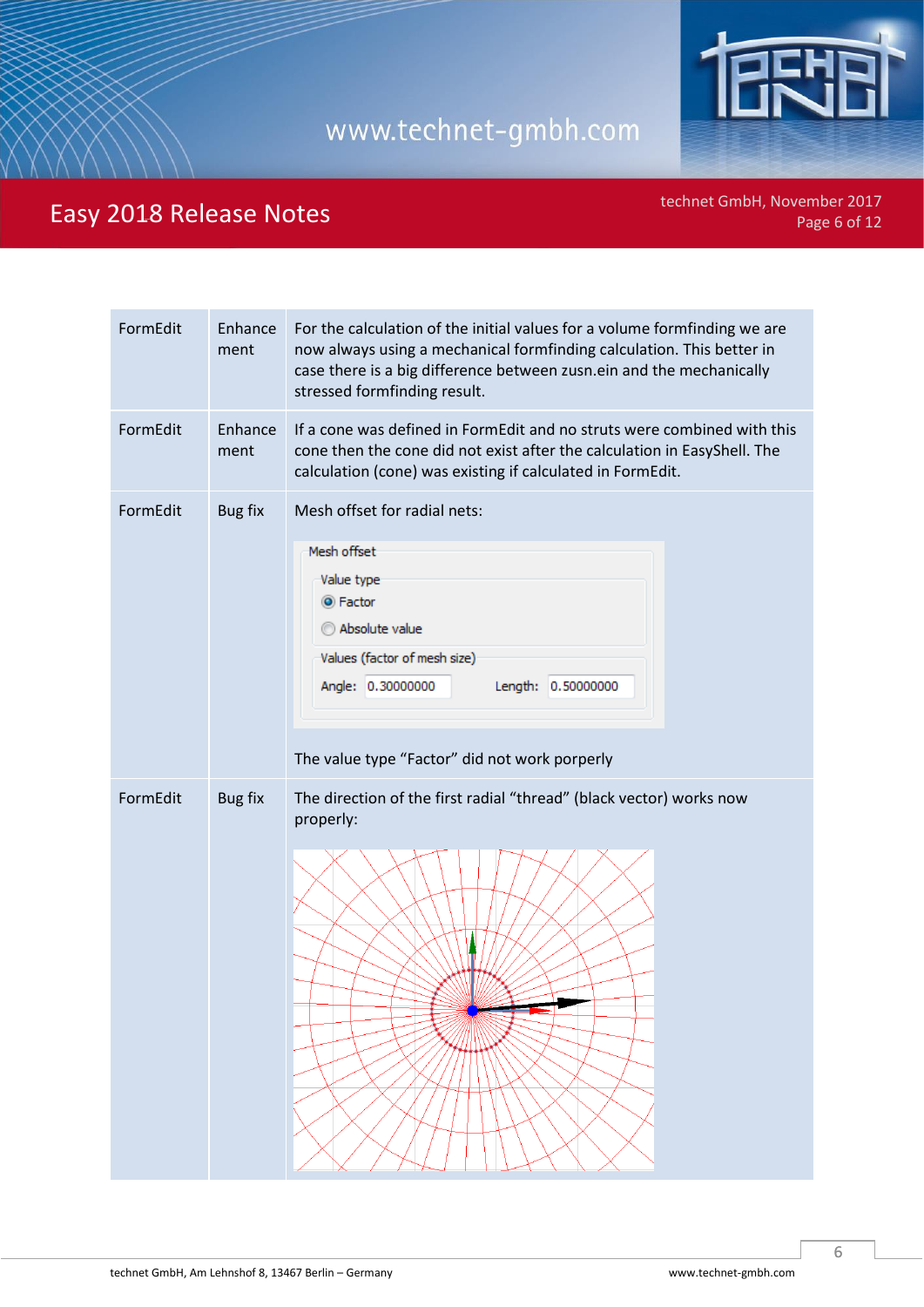

technet GmbH, November 2017<br>Page 7 of 12

| FormEdit | Enhance<br>ment | We changed the default value for the 2000-lines in case of radial nets<br>from 7.5° to 5.0°<br>$\Box$ Type properties<br>Estimated stress: 1.300000<br>Mesh settings<br>2000-lines<br>1000-lines<br>Length: 0.500000<br>Angle: 5.000000<br>[*]<br>Force: 0.500000<br>Stress: 1,000000<br>1,300000 |
|----------|-----------------|---------------------------------------------------------------------------------------------------------------------------------------------------------------------------------------------------------------------------------------------------------------------------------------------------|
| FormEdit | Enhance<br>ment | We changed the default value for "Number of ringpoints" and the "User<br>defined number of ringpoints" in case of radial nets.<br>Number of ringpoints<br>Old value: By mesh<br>New value: By user<br>User defined number of ringpoints<br>Old value: 16<br>New value: 32<br>Number of ringpoints |
|          |                 | <b>By mesh</b><br>◎ By user<br>User defined number of ringpoints:<br>32                                                                                                                                                                                                                           |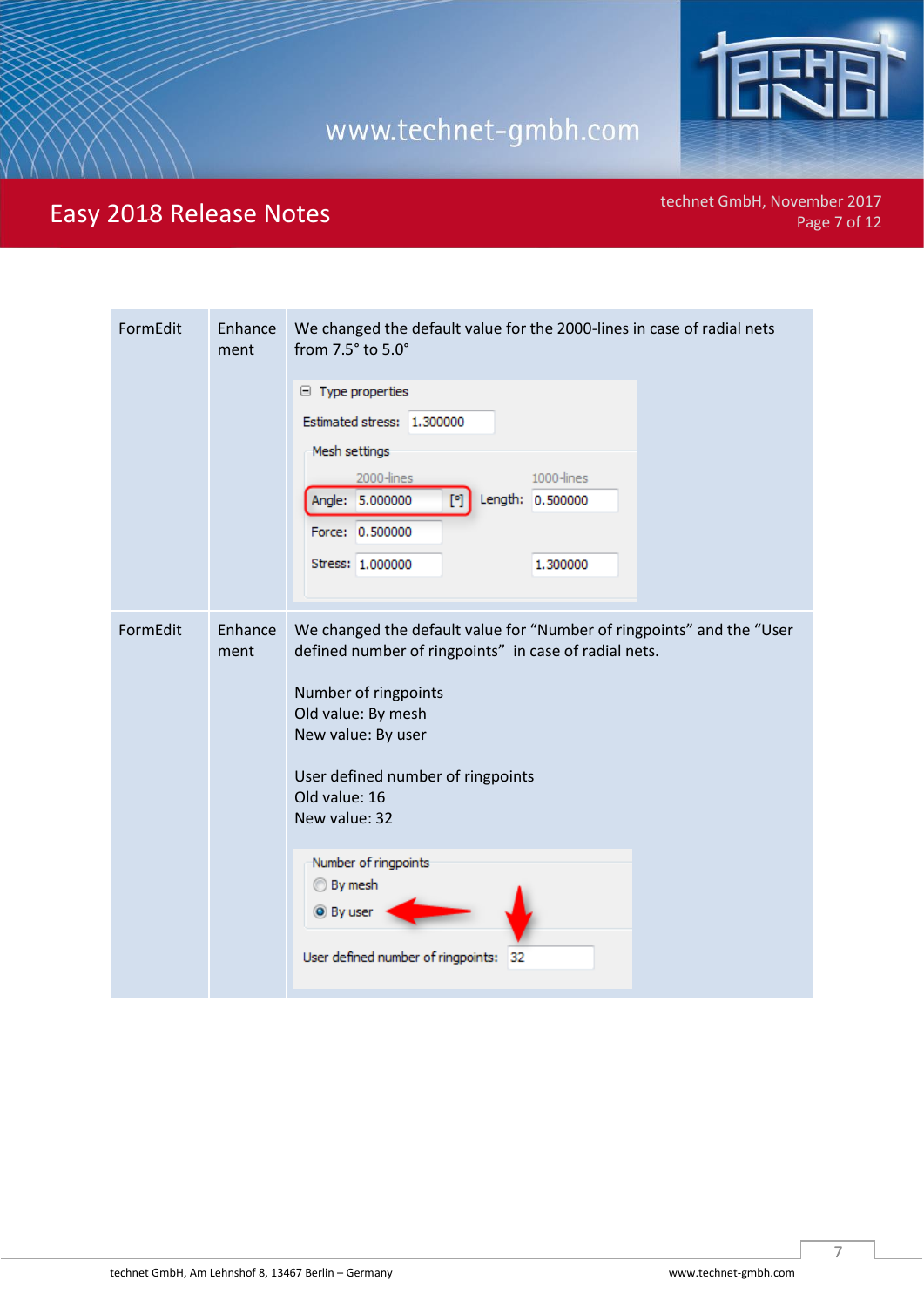

technet GmbH, November 2017<br>Page 8 of 12

| The files can be used as background files as it worked already for ein files.<br>The dwg/dxf cannot be manipulated and saved in FormEdit. In order to<br>save/manipulate dwg/dxf files GED has to be used.<br>FormEdit D:\2_Projekte\Easy\_Temporaer\OffsetTest1\<br>File Edit Select View Help<br>New Ctrl+N<br>$\aleph$<br>lk.<br>  火<br>ん<br>$\overline{\phantom{a}}$<br>Open<br>Open FormEdit file<br><b>Recent files</b> | FormEdit | <b>New</b> | Open and/or Add Dwg/Dxf files in FormEdit: |
|-------------------------------------------------------------------------------------------------------------------------------------------------------------------------------------------------------------------------------------------------------------------------------------------------------------------------------------------------------------------------------------------------------------------------------|----------|------------|--------------------------------------------|
| Add<br>Polygon-file<br>Save<br>Dxf/Dwg-file<br>$\leq$<br>Save as<br>Import<br>Exit<br>FormEdit D:\2_Projekte\Easy\_Temporaer\Off:<br><b>File</b> Edit Select View Help<br>New Ctrl+N<br>Open<br>erties<br><b>Recent files</b><br>٠<br>Add<br>Ein-file<br>Polygon-file<br>Save<br>Dxf/Dwg-file<br>Save as<br>Nς<br>Import<br>Exit                                                                                              |          |            | Ein-file                                   |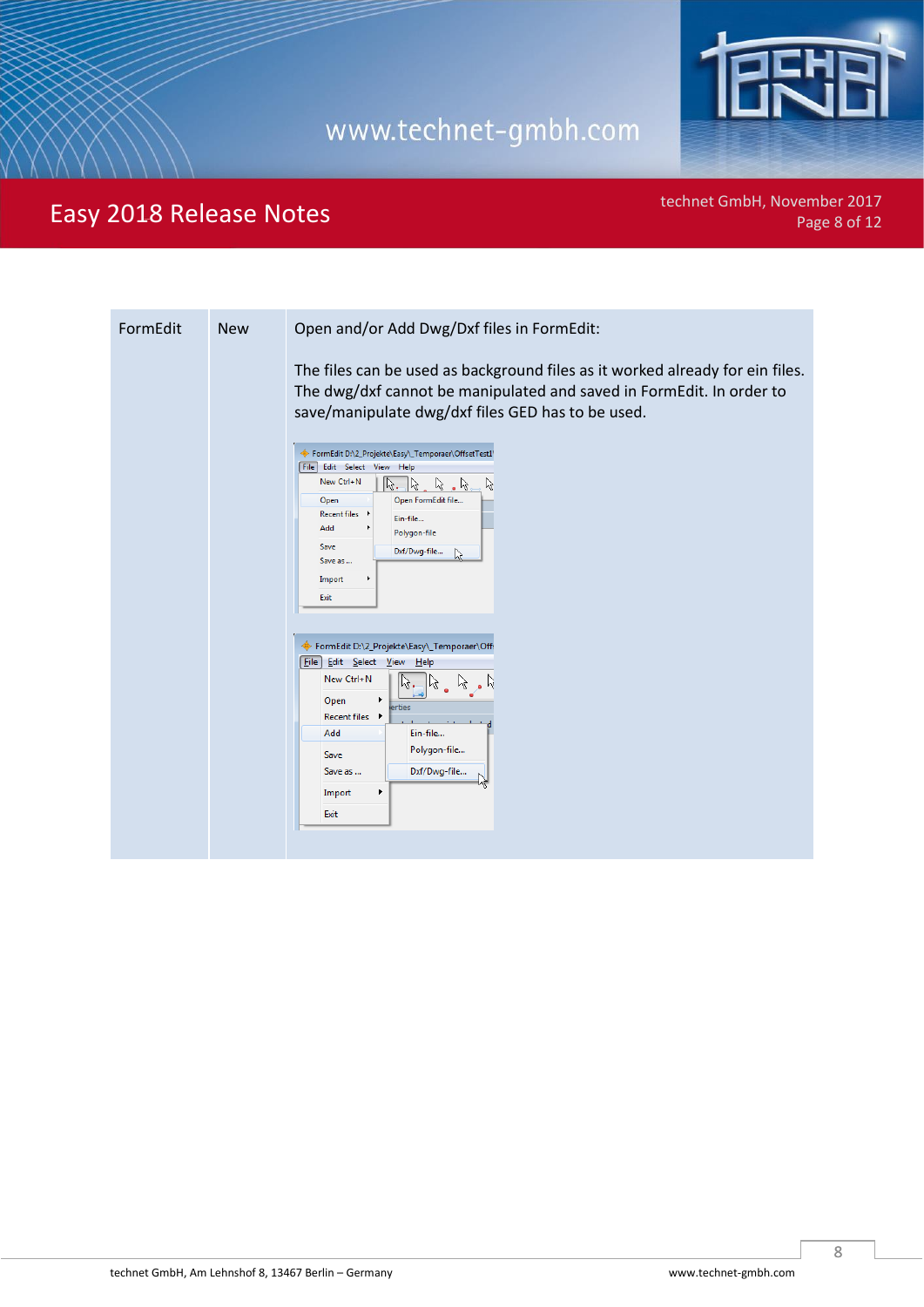

technet GmbH, November 2017<br>Page 9 of 12

| <b>Easy Shell</b> |             |                                                                                                                                                                                                                                                                                                                                                                                                                                                                                                                                                                                                                                                                                                                                                                                                                                                                                                                                                                                                                                                                                                                                                                                                                                                                                                                                                                                                                                                         |
|-------------------|-------------|---------------------------------------------------------------------------------------------------------------------------------------------------------------------------------------------------------------------------------------------------------------------------------------------------------------------------------------------------------------------------------------------------------------------------------------------------------------------------------------------------------------------------------------------------------------------------------------------------------------------------------------------------------------------------------------------------------------------------------------------------------------------------------------------------------------------------------------------------------------------------------------------------------------------------------------------------------------------------------------------------------------------------------------------------------------------------------------------------------------------------------------------------------------------------------------------------------------------------------------------------------------------------------------------------------------------------------------------------------------------------------------------------------------------------------------------------------|
| <b>Module</b>     | <b>Type</b> | <b>Description</b>                                                                                                                                                                                                                                                                                                                                                                                                                                                                                                                                                                                                                                                                                                                                                                                                                                                                                                                                                                                                                                                                                                                                                                                                                                                                                                                                                                                                                                      |
| Shell             | <b>New</b>  | Union of the general and the extended statical analysis.: We simplified<br>the module Statical Analysis and Volume Statical Analysis by eliminating<br>the Button "Static mode". This means we do not distinguish between<br>"Static Analsysis" and "Static analysis - extended". The menu item<br>"Static Mode" is removed.                                                                                                                                                                                                                                                                                                                                                                                                                                                                                                                                                                                                                                                                                                                                                                                                                                                                                                                                                                                                                                                                                                                            |
| Shell             | <b>New</b>  | The Easy user has to define the material properties of the membrane by<br>Apply materials (right mouse click) on button "Formfinding data".<br>This implies that the material properties are already defined in the<br>membrane material data base.<br>technet offers membrane material default values within the file<br>defmem.xml in the Easy installation folder.<br>Membrane Material Database<br>$\times$<br>Material<br>EWarn (E1000) EWeft (E2000) ECrimo<br>EShear<br>Description<br>Specific Weight Temp Coeff 1000 Temp Coeff 2000<br>PVC / PES<br>technet def<br>$ 800\rangle$<br>1200<br>$\overline{10}$<br>10.<br>PVC / PES<br>1200<br>800 11<br>300<br>50<br>technet X<br>251<br>ETFE 0.25 mm<br>technet foil<br>249<br>83<br>83<br>ETFE 0.20 mm<br>technet foil<br>199<br>201<br>66<br>66<br>ETFE 0.15 mm<br>149<br>151<br>50<br>50<br>technet foil<br>PVC / PES<br>2000<br>1250<br>$\circ$<br>$\circ$<br>Type IV<br>1600<br>1000<br>PVC / PES<br>Type III<br>$\circ$<br>$\circ$<br>PVC / PES<br>Type II<br>1000<br>500<br>$\bullet$<br>$\circ$<br>PVC / PES<br>Type I<br>600<br>$\circ$<br>300<br>- Add<br>Remove   Dimport   Export<br>Ok<br>Cancel<br>Help<br>The Easy user should define his own data base with real values.<br>In general we define 4 values: EWarp, EWeft, ECrimp and EShear with<br>the units [force/width].<br>In case that ECrimp and EShear are both zero it works as the non-<br>extended mode in Easy 2017. |
|                   |             | The programs Emodul, Dismem, Materi, Statik and Volstan are reading<br>in all cases a MTM-file.                                                                                                                                                                                                                                                                                                                                                                                                                                                                                                                                                                                                                                                                                                                                                                                                                                                                                                                                                                                                                                                                                                                                                                                                                                                                                                                                                         |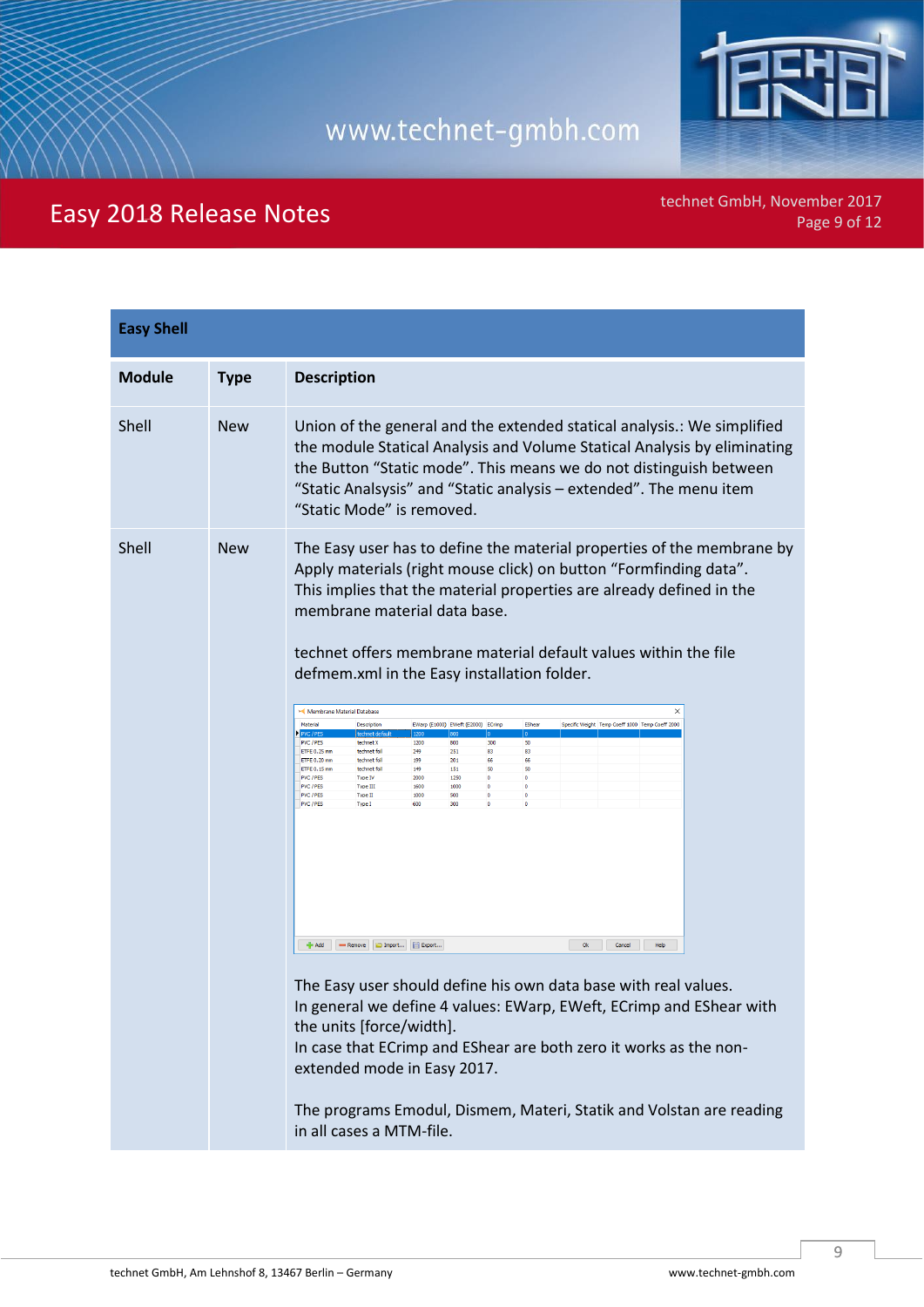

technet GmbH, November 2017<br>Page 10 of 12

| Shell | <b>New</b> | New keyword WAITFOR in batch jobs: The batch jobs starts an exe, bat,<br>cmd file and waits until this process has finished (example: WAITFOR<br>EasyTailor.exe -eSTComp.ein -bTest.dxf).                                                                                                                                                                                                                                                                                                                                                                                                                                                                                                                                                                                                   |
|-------|------------|---------------------------------------------------------------------------------------------------------------------------------------------------------------------------------------------------------------------------------------------------------------------------------------------------------------------------------------------------------------------------------------------------------------------------------------------------------------------------------------------------------------------------------------------------------------------------------------------------------------------------------------------------------------------------------------------------------------------------------------------------------------------------------------------|
| Shell | <b>New</b> | Batch jobs can be executed in all sub folders of the current project. This<br>feature is hidden in the drop down menu of the "Start" button:<br>Start<br>Stop<br>Start in all sub projects                                                                                                                                                                                                                                                                                                                                                                                                                                                                                                                                                                                                  |
| Shell | <b>New</b> | Volume Statical Analysis: New context menu item for the "Result"<br>buttons: "Execute DreiEin and open DREIEIN.EIN in Graphical Editor"<br>Open VOLSTANX.EIN in graphical editor<br>Open VOLSTANX.EIN + DISMEMX.ANG with Stressvu<br>Open VOLSTANX.OUT with text editor<br>Open VOLSTANX.EIN + DRUCKN.LAS in graphical editor<br>Execute DreiEin and open DREIEIN.EIN in Graphical Editor                                                                                                                                                                                                                                                                                                                                                                                                   |
| Shell | <b>New</b> | AutoCut: Dialog "Parameters for AutoCut procedure" extended by a<br>preview graphic with pickers for axis:<br>$\times$<br>>< Parameters for AutoCut procedure<br>Preview 2D<br>Strips<br>1.72<br><sup>1</sup> Desired Width of patterns:<br>12<br>Number of strips with identical width:<br>Mode of geodesic line projection:<br>C Longest line<br>Alternating curved/straight<br>◯ Pairwise arranged<br>Regular net<br>Direction for new x-axis:<br>$k_2$ $k$ .<br>$x =$<br>0.000785<br>$y =$<br>0<br>$z =$<br>Direction for new y-axis:<br>$-0.014344$<br>$k_2$ b.<br>(parallel to seam lines)<br>18.28337<br>$\boxed{0}$<br>$z=$<br>◯ Full width start x-axis<br>Justification of patterns:<br>◯ Full width end x-axis<br>Select value on x-axis: 8.92080<br><b>Ok</b><br>Cancel<br>Help |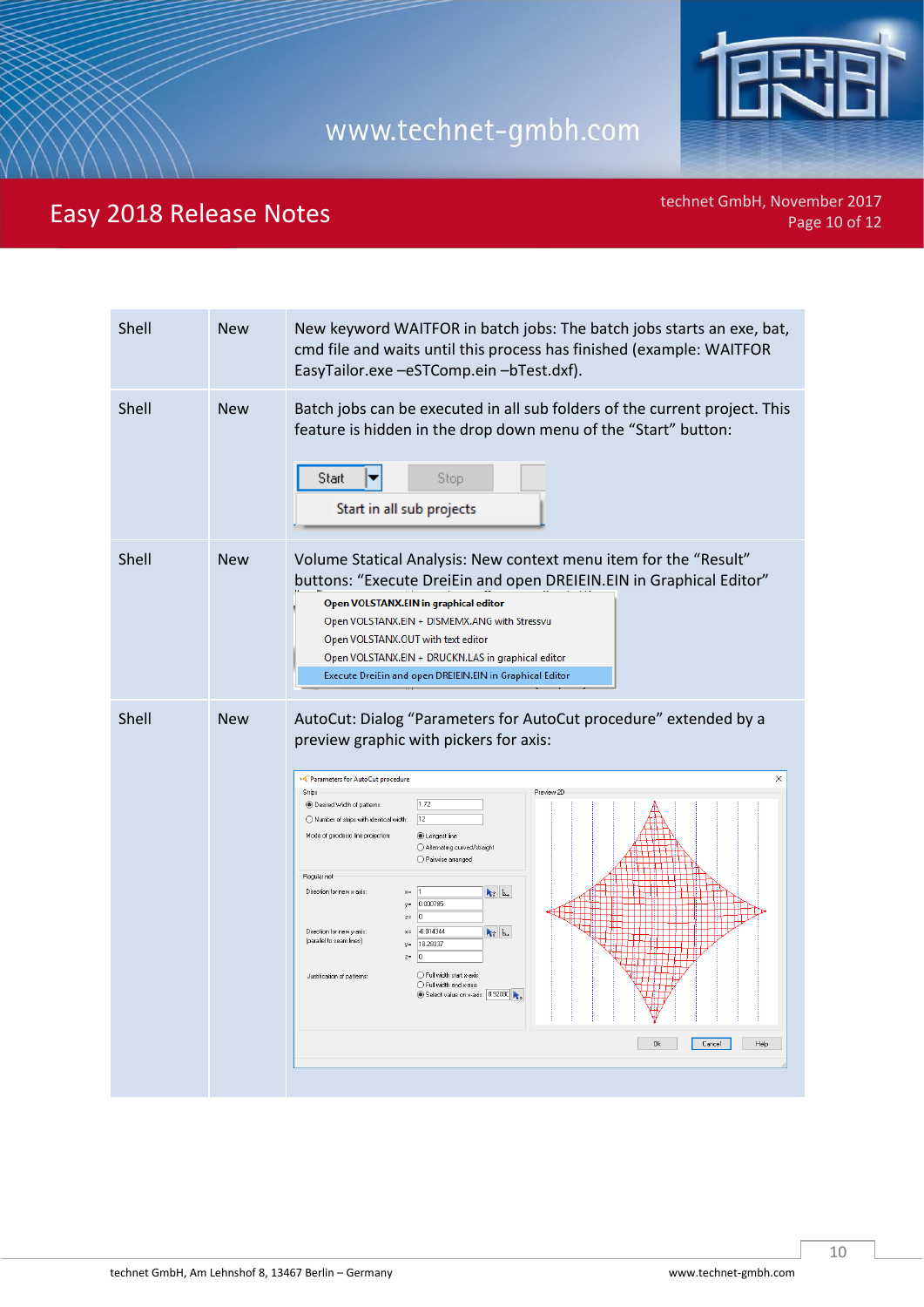

technet GmbH, November 2017<br>Page 11 of 12

| <b>Calculation programs</b>                         |             |                                                                                                                                                                                                     |  |
|-----------------------------------------------------|-------------|-----------------------------------------------------------------------------------------------------------------------------------------------------------------------------------------------------|--|
| <b>Module</b>                                       | <b>Type</b> | <b>Description</b>                                                                                                                                                                                  |  |
| Emodul,<br>Dismem,<br>Materi,<br>Statik,<br>Volstan | <b>New</b>  | In case that ECrimp and EShear are both zero it works as the non-<br>extended mode in Easy 2017.<br>The programs Emodul, Dismem, Materi, Statik and Volstan are<br>reading in all cases a MTM-file. |  |